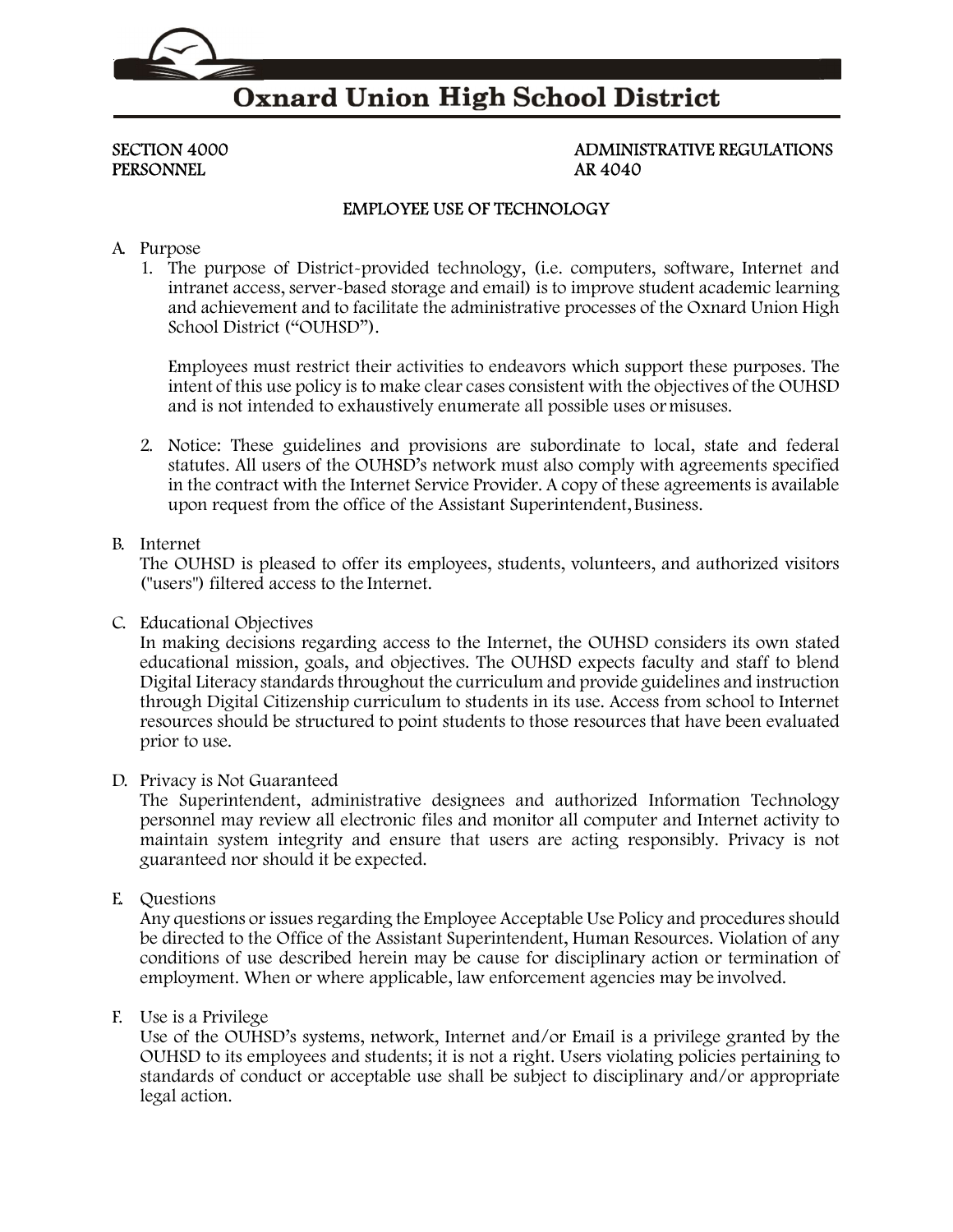### G. Liability

The OUHSD makes no assurances of any kind, expressed or implied, regarding any technology services provided and will not be responsible for any damages incurred by users. Use of information obtained via the Internet is at the user's own risk. The OUHSD will not be responsible for any damages users suffer, including - but not limited to - loss of data resulting from delays or interruptions in service. The OUHSD will not be responsible for the accuracy, nature, or quality of information on storage media; nor for the accuracy, nature or quality of information gathered through OUHSD-provided Internet access. The OUHSD will not be responsible for unauthorized financial obligations resulting from OUHSD-provided access to the Internet.

## H. Modifications

The Superintendent or designee is authorized to amend or revise the Employee Acceptable Use Policy Administrative Procedures as deemed necessary and appropriate to carry out school board objectives.

## I. Network Procedures

The OUHSD, in order to implement the Employee Acceptable Use policy, will enforce the following procedures. Although some specific examples of prohibited use are stated, these procedures do not attempt to state all required or proscribed behavior. Failure to comply with these policies and procedures shall be deemed unacceptable, and subject to disciplinary and/or appropriate legal action.

# J. Acceptable Use (General)

- 1. Appropriate Internet access is the joint responsibility of students, teachers, parents and employees of OUHSD. Since access to the Internet is a valuable and limited resource, employees and students are expected to place a premium on the quality of its use. Taking up valuable bandwidth and access time to pursue personal or frivolous activities, not consistent with the mission of the OUHSD, is prohibited.
- 2. All use must be consistent with the educational and administrative goals of the OUHSD.
- 3. The Superintendent or designee may at any time make determinations that particular uses are or are not consistent with the objectives of the OUHSD.
- 4. Computers must have OUHSD-approved and up-to-date anti-virus software protection prior to use.

# K. Acceptable Uses (Specific)

- 1. Outside Research. Users may use the Internet to communicate with outside researchers and educators in connection with research or instruction.
- 2. Professional Development. Communication and exchange for professional development, to maintain currency, or to debate issues in a field or sub-field of knowledge.
- 3. Professional Association. Use for disciplinary-society, university-association, government-advisory, or standards activities related to the user's research and instructional activities.
- 4. Grants, Contracts. Use in applying for or administering grants or contracts for research or instruction.
- 5. Administrative Communication. Any other administrative communications or activities in direct support of research and instruction.
- 6. Announcements. Announcements of new products or services for use in research or instruction, but not advertising of any kind.
- 7. Governmental/School Activities. Interaction with other school districts or governmental agencies.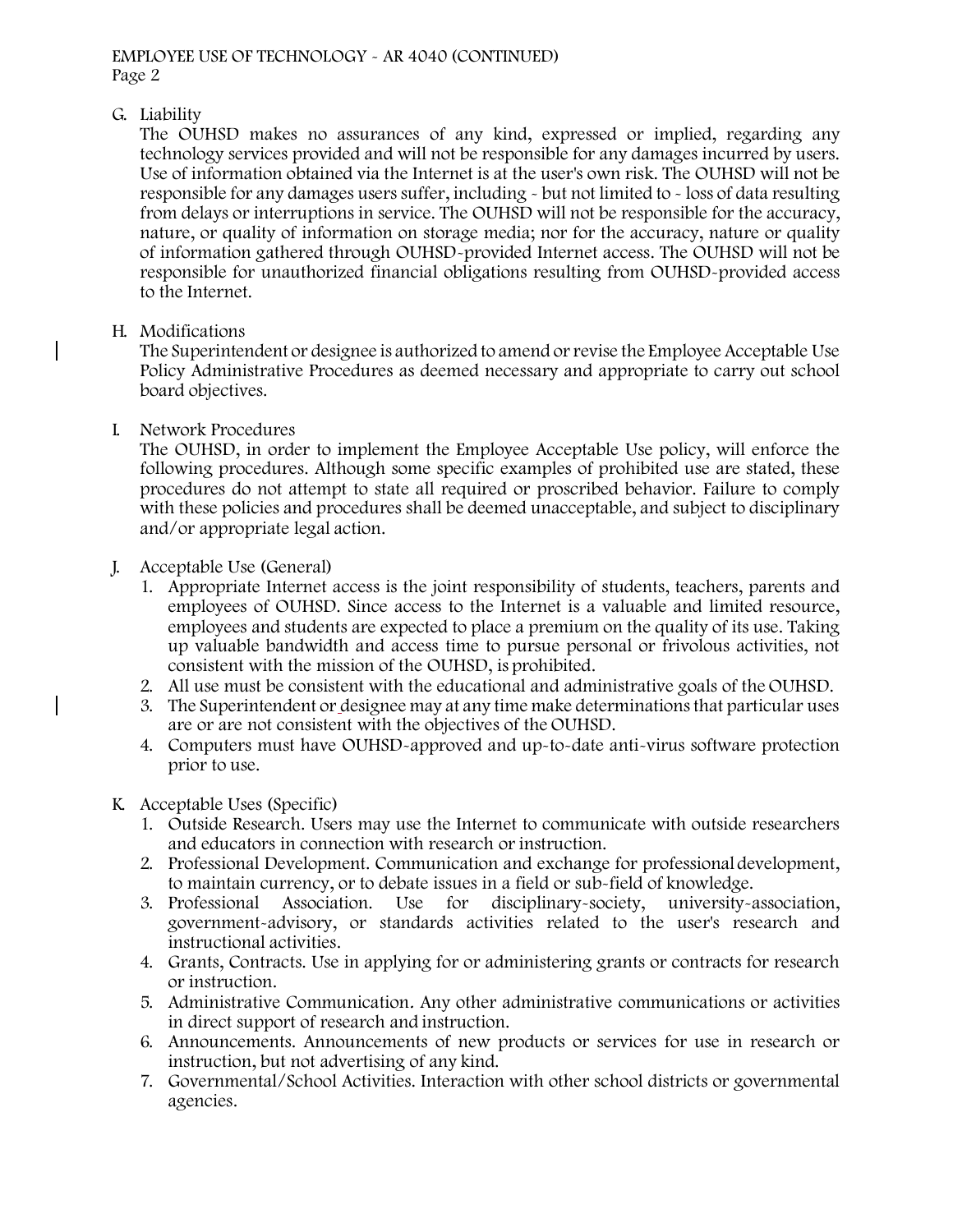#### EMPLOYEE USE OF TECHNOLOGY - AR 4040 (CONTINUED) Page 3

- 8. Incidental Activities (Limited). Communication incidental to otherwise acceptable use, except for illegal or specifically unacceptable use.
- 9. Publishing Instructional Materials. Posting or publishing instructional materials on web pages or certain sites on the Internet, so long as such postings and/or publication do not violate the policies and procedures of the OUHSD.
- 10. Duplicating. Downloading, copying, otherwise duplicating, and/or distributing copyrighted materials without the specific written permission of the copyright owner is prohibited, except that duplication and/or distribution of materials for educational purposes is permitted when such duplication and/or distribution would fall within the Fair Use Doctrine of the United States Copyright Law (Title 17, USC).
- L. Unacceptable Uses
	- 1. Unlawful Purposes. Uses that violate any state of federal law or municipal ordinance are unacceptable. Unacceptable uses include, but are not limited to, selling or purchasing any illegal substance; accessing, transmitting, or downloading child pornography, harmful materials, or materials that encourage others to violate the law; or copying, transmitting or downloading copyrighted materials.
	- 2. Inappropriate Material. Users may not access, display, transmit, download, or in any way communicate text or imagery including, but not limited to, pornography, sexually explicit material, obscene depictions real or animated, or information promoting racism, "hate" or violence.
	- 3. Malicious Intent. Users shall not rename, or make unusable anyone else's computer files, programs or storage media. Users shall not intentionally damage the system, damage information belonging to others, misuse system resources, or allow others to misuse system resources. Users shall not deliberately use the computer to annoy or harass others with language, images, or threats. Users shall not access or create any obscene or objectionable information, language or images. Adult Users shall not use system resources to fraternize with students via web sites or any social networking platform (such as Facebook); blog sites, chat rooms; instant messenger programs, or any other electronic means sponsored by the district.
	- 4. Unauthorized Access. Users shall not divulge nor use or try to discover another's password. Users shall not gain unauthorized access to resources or entities. Accessing another's materials, information, or files without authorization is prohibited. Employees using the Student Information System will not use another person's account nor allow anyone to use their account. Unattended computers must not be left logged in, and students must never be allowed access to the Student Information System.
	- 5. Internet Security. Users shall not bypass the OUHSD's Internet filter or firewall. The use of modems is prohibited.
	- 6. Personal Profit/Advertising. Using OUHSD computers or networks for purposes of personal profit or for buying or selling personal items is prohibited. Users shall not use the network for commercial or private advertising. OUHSD resources shall not be used for private or commercial offerings of products or services for sale, or to solicit products or services or to raise funds for non-OUHSD related activities or organizations. Disseminating material or information on the behalf of or with regard to private businesses or associations, political campaigns or organizations without the express consent of the Superintendent is prohibited.
	- 7. Unauthorized Document Alteration. Copying, changing or transferring any software or documentation provided by the OUHSD, employees, teachers, or a student without permission from the Superintendent or designee is prohibited.
	- 8. Posting Material. Users shall not post material owned, copyrighted or created by another without their prior written consent. Users shall not post anonymous messages nor forge electronic mail messages or web pages.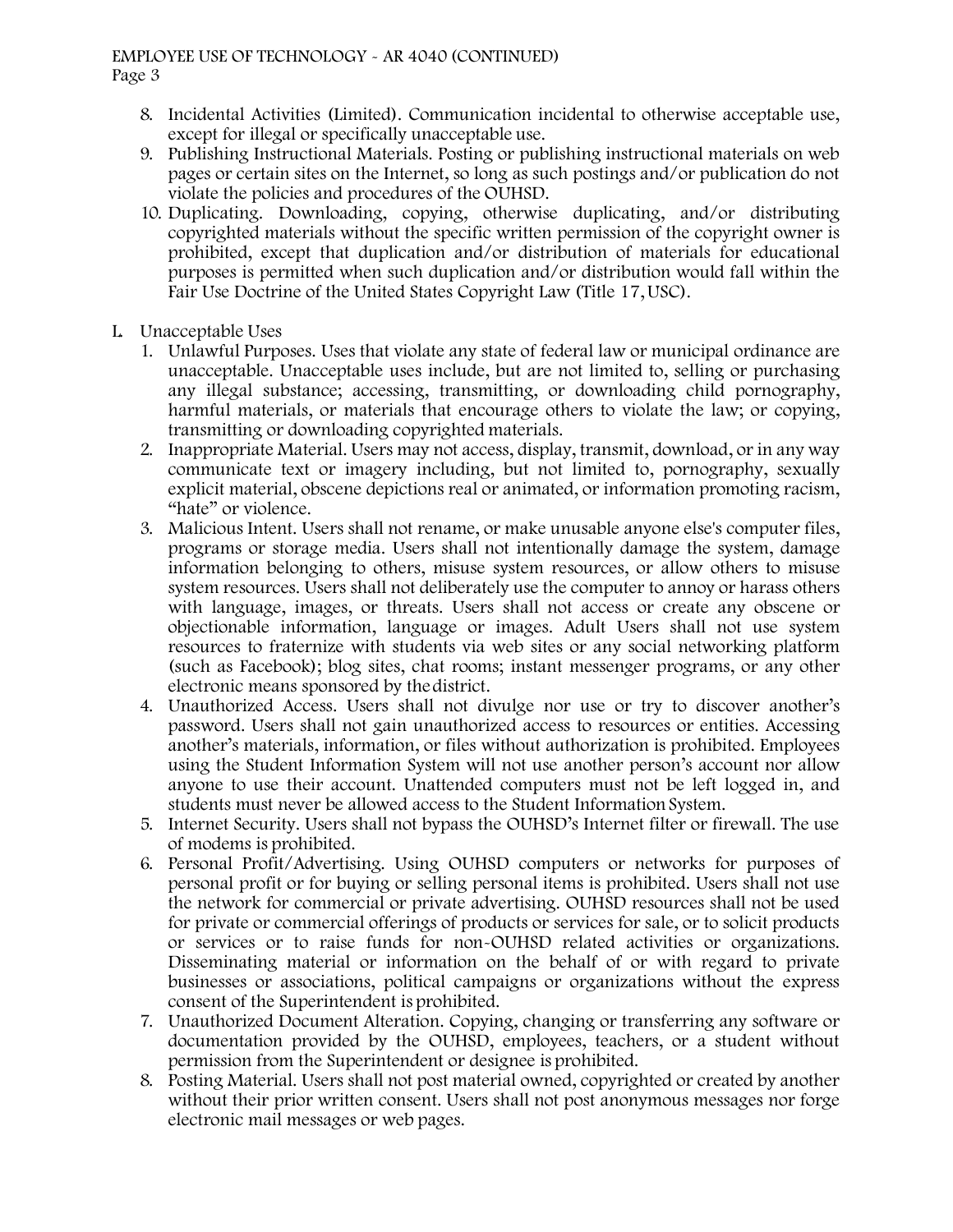#### EMPLOYEE USE OF TECHNOLOGY - AR 4040 (CONTINUED) Page 4

- 9. Destructive Software (Bugs, Viruses, Worms, Ransomware etc.). Users shall not attempt to write, produce, generate, copy, or introduce any computer code that self-replicates, damages, or otherwise hinders the performance of the network or any computer.
- 10. Equipment. Users shall not tamper with computers, networks, printers or other associated equipment. OUHSD equipment (hardware or software) shall not be taken home without prior written permission of the Superintendent or designee. Home or non- OUHSD purchased computers and/or peripherals or wireless networking devices may only be accessed using the BYOD network
- 11. Unauthorized Software. Users shall not download and/or install any unauthorized software, including shareware and freeware, for use on OUHSD computers.
- 12. Downloads. Users shall not access the OUHSD network for downloading entertainment software or other files unrelated to the mission and objectives of the OUHSD, including transferring to a user's home computer or other personal computer. This prohibition pertains to freeware, shareware, copyrighted commercial and non-commercial software, and all other forms of software or files not directly related to the instructional or administrative purposes of the OUHSD.
- 13. Online Services. Users shall not subscribe or use fee based on-line services without the prior written approval of the Superintendent or designee.
- 14. Proxy. Use of a proxy service or proxy server is prohibited.
- 15. Profanity. Use of profanity, obscenity, racist terms, or other language that may be offensive to another user is prohibited.
- 16. Political Activities. Users may not conduct lobbying activities, as defined under Education Code section 7054. This provision shall not limit the use of the system by students or staff for the purposes of communicating with elected representatives, including the expression of their views on political issues.
- M. Employee Responsibility

Employees are to understand and enforce acceptable use when their duties include supervising students or other employees using the Internet. Users shall report illegal or unauthorized use of the network to an administrator or the Director of Learning Support Services. When employees become aware of violations of the Employee Acceptable Use Policy or the Student Acceptable Use Policy, they should correct the user and address the matter in accordance with this document, and/or other policies governing employee and/or student conduct.

N. Electronic Mail

Electronic mail (e-mail) is available to most District staff. It is a valuable tool in improving business communication within and outside of OUHSD. The system belongs to OUHSD and is to be used for business purposes. There should be no expectation of privacy in anything created, stored, sent, or received on the email system. To ensure compliance and proper usage, the following regulations have been established:

- 1. Basic Guidelines
	- a. All email messages, as all paper documents, are the property of the district and are subject to office policy, procedures, and control.
	- b. Email is for business use. Messages can be stored, forwarded and printed. As such, the department has the right to review them. The messages become public documents available to the public and subject to court subpoena in any legal proceedings.
	- c. Correspondence via email should comply with all the same requirements for correspondence prepared by staff as identified in the OUHSD Procedures and Policies Style Guide.
	- d. A pertinent subject title should be included.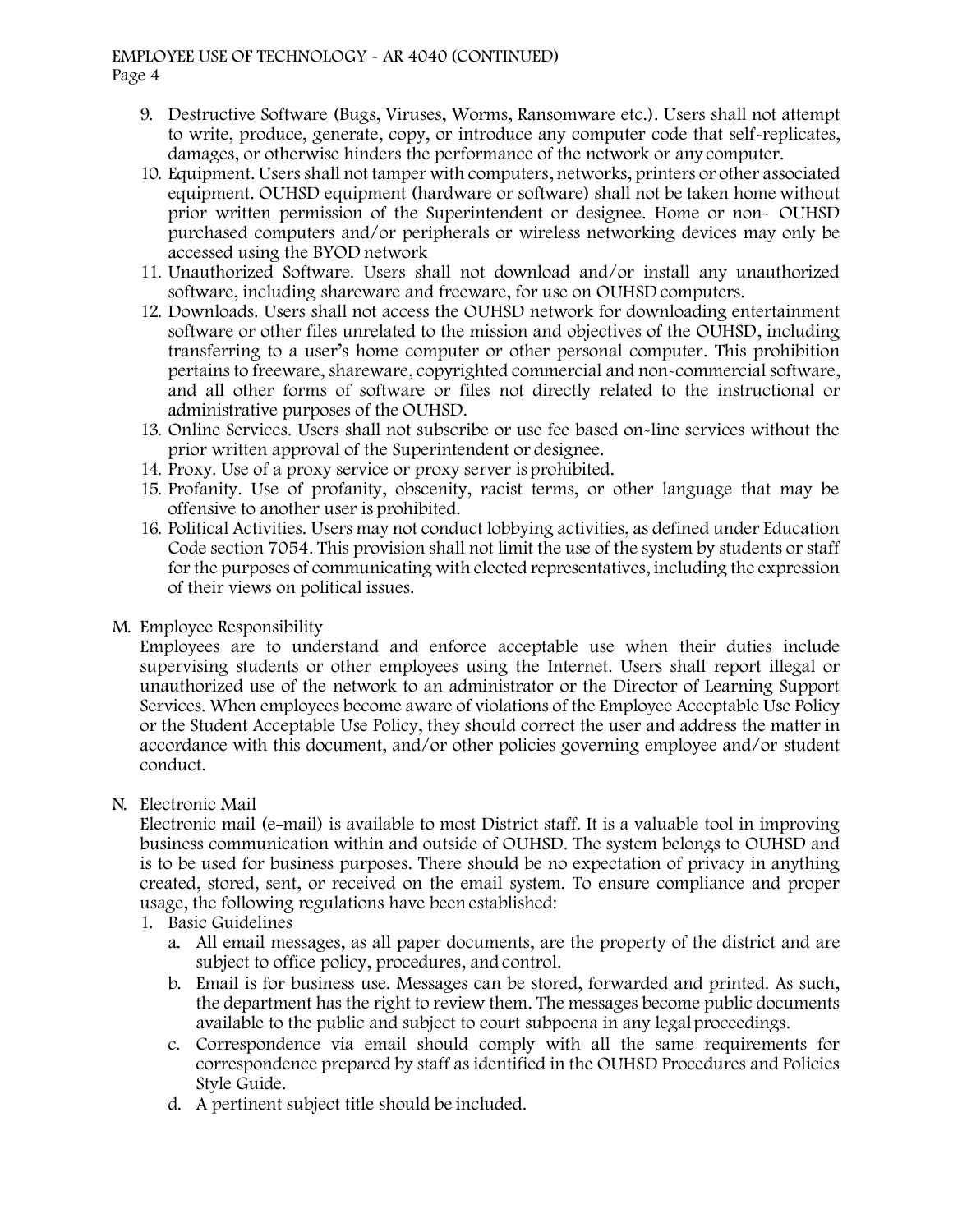#### EMPLOYEE USE OF TECHNOLOGY - AR 4040 (CONTINUED) Page 5

- e. Messages should be brief and concise.
- f. Email messages should not contain profanity, racial or sexual slurs, or other unprofessional language.
	- 1. Email messages should include professional fonts, colors, backgrounds, logos, etc.
	- 2. Information which falls under any applicable privacy regulation shall not be communicated through or attached to email. Specific examples are:
		- i. Social Security Numbers
		- ii. Employee's salary, address or telephone number
		- iii. Disciplinary action or documentation of performance problems
		- iv. Details of a health or medical condition
- g. Mailbox space should be kept to a minimum. Unneeded messages should be deleted.
- h. Employees are responsible for any messages sent using their email account.
- i. Email messages should include the Oxnard Union High School District Disclaimer indicating that if the individual is not the intended recipient of the message, any reproduction contained in the transmission is strictly prohibited unless it is subject to review by OUHSD, specifically:

OXNARD UNION HIGH SCHOOL DISTRICT E-MAIL DISCLAIMER This communication and any documents, files, or previous e-mail messages attached to it, constitute an electronic communication within the scope of the Electronic Communication Privacy Act, 18 USCA 2510.

This communication may contain non-public, confidential, or legally privileged information intended for the sole use of the designated recipient(s). The unlawful interception, use or disclosure of such information is strictly prohibited under 18 USCA 2511 and any applicable laws.

- j. OUHSD business shall be conducted using an OUHSD email account.
- 2. Distribution Departments, Sites or District
	- a. Announcements
		- 1. Announcements shall abide by the guidelines in Section A.
		- 2. Announcements to "all district or global" should be approved by their supervisor as to appropriateness.
		- 3. "Global" email access is only approved by Learning Support Services.
		- 4. By default principals, directors, executive assistants and Cabinet have default rights to send "to their specific site or groups" emails.
	- b. Announcements such as birth, death, or marriage notices are to be sent by a Human Resources representative.
	- c. Notification of Separated Employees:
		- a. Human Resources are required to notify Learning Support Services to remove employees from the system when they have separated employment with OUHSD. Exceptions will be made by the Superintendent.
	- d. Notification of Information Changes:
		- a. Human Resources is required to notify Learning Support Services to amend employee information when staff is promoted, demoted, changes locations, or changes names.
- 3. Passwords
	- a. Employees are responsible for their passwords on their email account.
	- b. Each user is expected to change the password from the generic password to a personalized password and keep it secure – including not sharing passwords with other parties. Continued use of the generic password can result in someone else sending messages in the owner's name, in which case the owner is held responsible. Automatic logging onto email should NOT be used. Passwords should be created with the following: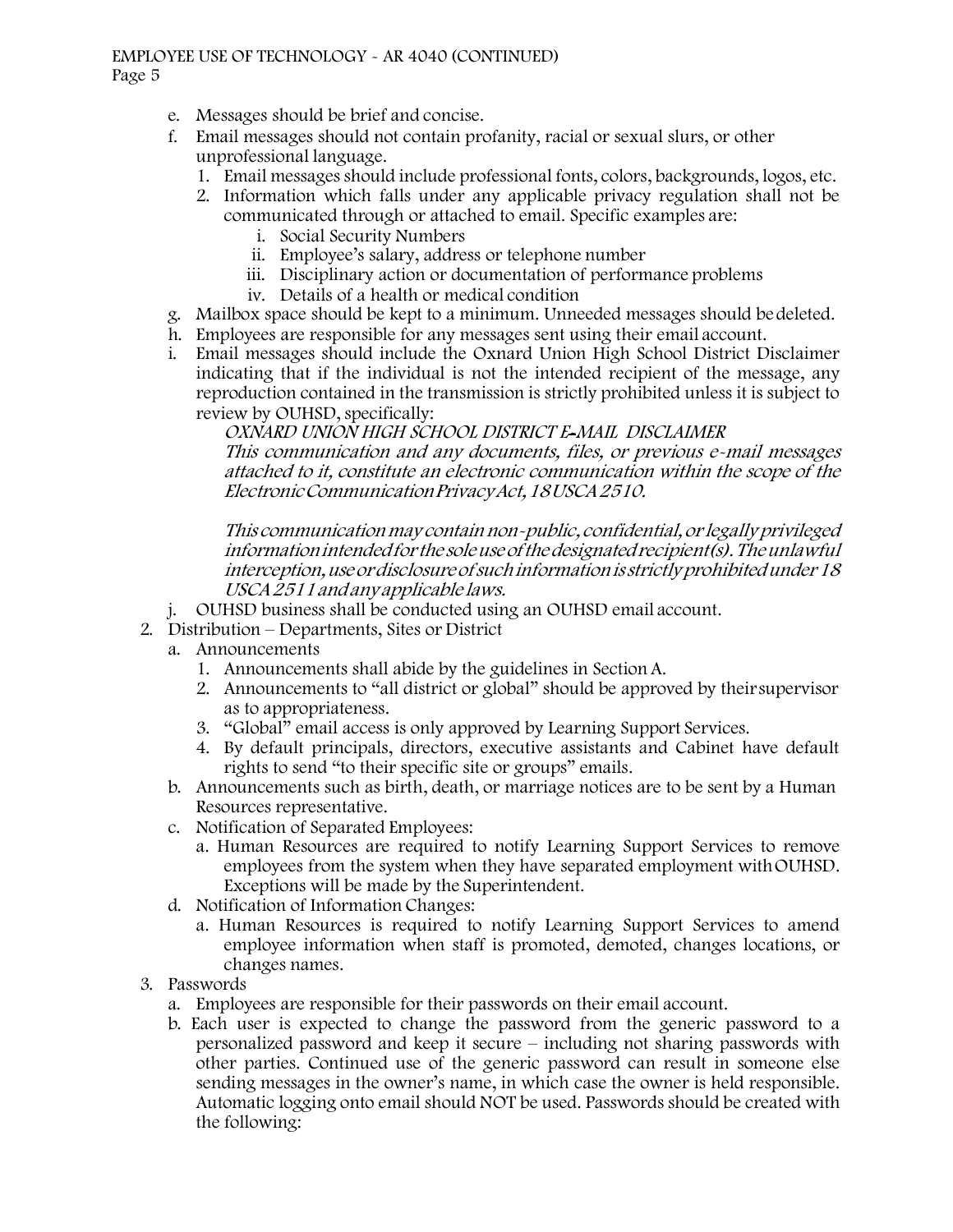- 1. Use BOTH upper- and lower-case letters. It is preferable to use upper case letters on any character but the first character.
- 2. Place numbers and punctuation marks randomly in your password.
- 3. Make password long and complex, so it is hard to crack. Between 8 to 20 characters long is recommended.
- 4. Use one or more of these special characters:  $\mathbb{R} \otimes \mathbb{R}^* = \mathbb{R} \otimes \mathbb{R}^* = \mathbb{R}$
- 5. Spaces are not allowed.
- 6. Make your password easy to type quickly. This will make it harder for someone looking over your shoulder to steal it.
- 7. Passwords should be written and stored in a secure location.
- 4. Email Retention

Email messages, created or received in the transaction of OUHSD business, are public records and are open to public inspection. Depending on the content and topic of a particular message, it may or may not be exempt from public inspection under the California Public Records Act.

Emails will be retained for a reasonable time frame for both disaster recovery and to comply with federal legislation.

O. Privacy

Users do not have a personal privacy right in any matter created, received, stored in or sent from the OUHSD Email system. OUHSD may at times and without prior notice, monitor and review Email messages and web site retrieval by users to insure proper use.

P. Accounts and Passwords

Users must obtain an authorized account and password from Learning Support Services to access Email. Accounts and passwords are confidential and shall not be shared with any other person. Users should not leave accounts open or unattended.

Q. Use of Email System

The following additional provisions apply to users of the Email system:

- 1. Personal Information. Personal information about students and/or employees including, but not limited to photographs, names, addresses and phone numbers shall not be transmitted outside the OUHSD network.
- 2. Harassment. Email shall not be used in any way that would be considered damaging to another's reputation; abusive; obscene; sexually orientated; offensive; threatening; harassing; illegal; or contrary to school policy. Inappropriate Email should be reported immediately to an administrator or the Director of Learning Support Services
- 3. Interference. Users shall not deliberately interfere with the ability of other users to send/receive Email.
- 4. Etiquette. Email shall not be used in a fashion that is inconsistent with the provisions of this policy or generally accepted network etiquette.
- 5. Content. Email messages and attachments shall be solely for the purpose of exchanging information consistent with the educational mission of the OUHSD. Jokes, hoaxes, chain letters or other frivolous or misleading messages and/or attachments are prohibited.
- R. System Use and Maintenance

Users should backup or remove email from the OUHSD file server regularly. Email or other files stored on an OUHSD file server are not considered private property or communications and may be removed by authorized Information Technology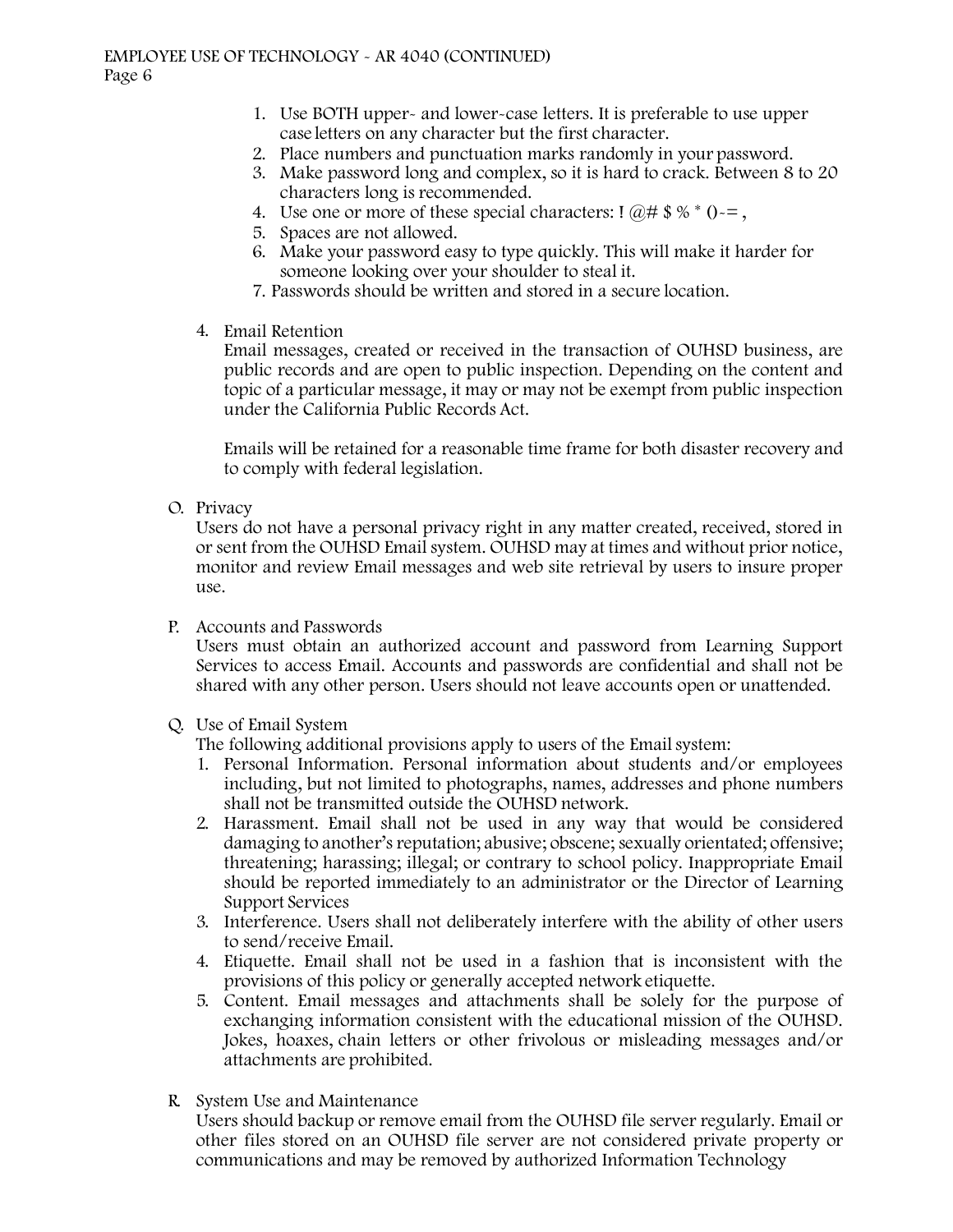personnel without prior notice to the user.

S. Controversial Material

Education, by its nature, is a controversial activity. However, it is against district policy to use district resources for access to inappropriate or offensive material. In an effort to comply with the Children's Internet Protection Act (CIPA) the district uses blocking and filtering services, which will make it difficult for students to gain access to inappropriate or offensive sites on the Internet. Users should realize, however, that it would be impossible to find and block all objectionable content on the Internet. Therefore, if a user encounters material inappropriate to an educational environment, s/he should report the URL (Internet address) to the Learning Support Services Department.

- T. Social Networking
	- 1. Access to Social Networking Sites An employee with a business-related need to access a social networking site using

OUHSD Technology and/or for OUHSD business may request approval. All postings to the site shall be business-related and consistent with OUHSD policy.

- 2. Creation of OUHSD- Websites and Social Media
	- a. Facebook, Twitter, Instagram, Google Plus, blogs, wikis, and chat-rooms, allow users to interact and collaborate with each other in a social media dialogue as creators of user-generated content in a virtual community, in contrast to noninteractive websites where users are limited to the passive viewing of content that was created for them.
	- b. The Director of Learning Support Services or designee shall be responsible for monitoring the postings to district level maintained websites and social media accounts. The district website should direct visitors to make complaints to the district webmaster. The following types of postings shall be removed immediately:
		- Obscenity
		- Pornography/child pornography
		- Material that is harmful to minors as defined in 47 U.S.C. 254
		- Material that constitutes or advocates illegal activity
		- Material that promotes the use of alcohol, tobacco or illegal drugs
		- Material that advocates violence, hate groups or other dangerous groups
		- Bullying
		- Material that discriminates against people based on a protected characteristic
		- Materials that violate copyright laws
		- Commercial advertising
		- Defamatory information
		- Private information concerning another person, including photographs, posted without that person's permission
- f. Material that urges the support or defeat of a political candidate or ballot proposition. Teachers and others may not post student names, photographs, or work without prior written authorization from the student's parent or guardian, or responsible agency, if applicable.
- U. Consequences

The consequences for violating this policy include, but are not limited to, one or more of the following:

- Suspension of district network privileges or,
- Revocation of network privileges;

EMPLOYEE USE OF TECHNOLOGY - AR 4040 (CONTINUED)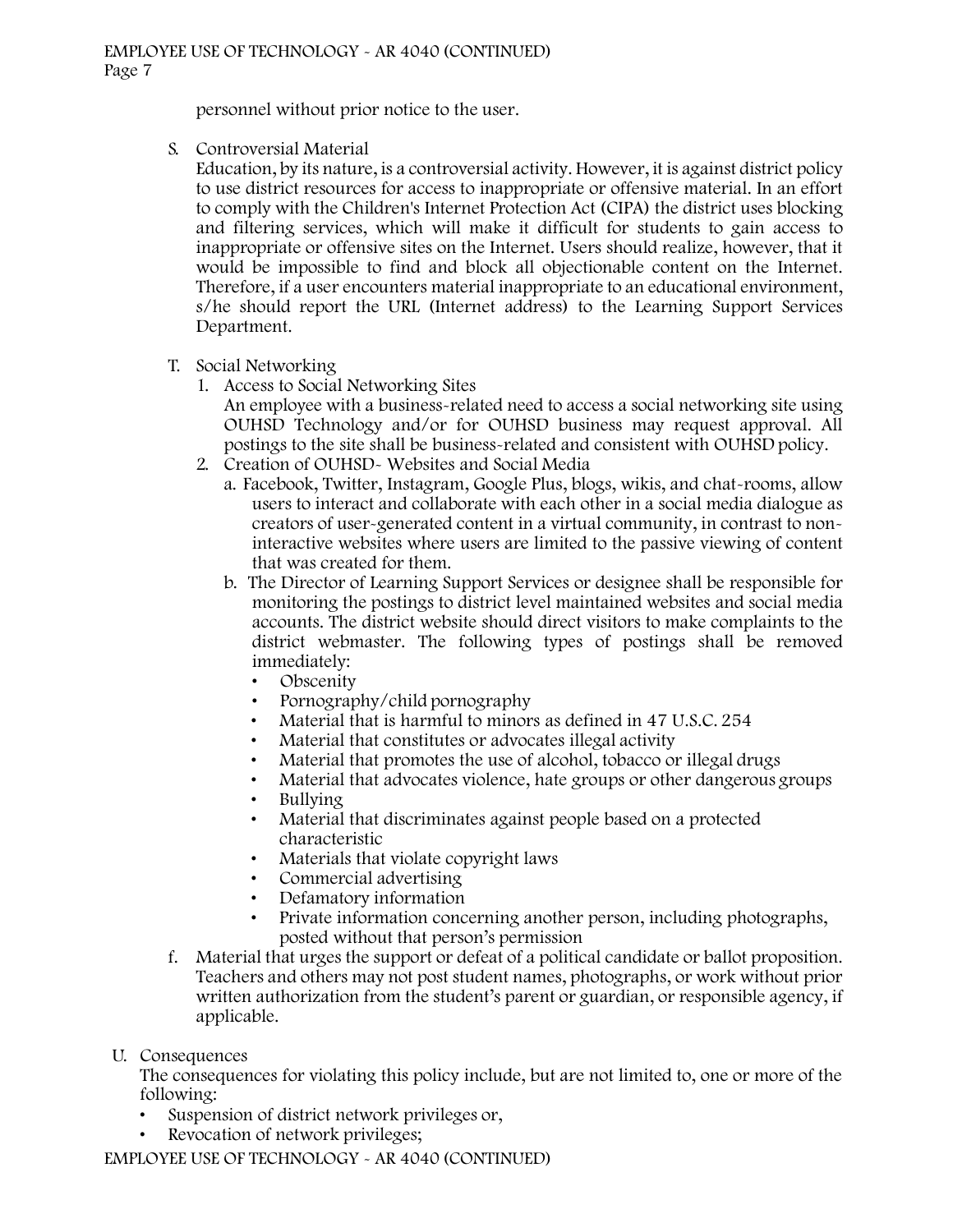#### Page 8

- Suspension of Internet access or
- Revocation of Internet access;
- Suspension of computer access, or
- Revocation of computer access;
- Disciplinary action up to and including dismissal, or
- Referral to legal authorities for prosecution under California Penal Code Section 502.
- V. Use of Electronic Recording Devices

Use of electronic recording devices to facilitate specific instructional and administrative services is permitted based on established policies and practices. Such uses include but are not limited to the school or district identification card program and related uses, school or district publications and broadcast facilities, athletic programs and theatrical productions, scheduled distance learning classes, video conferences, digitally streamed class content (live or recorded), and video tape recording of classes or related academic events by Information Technology Services Media Distribution Services when requested to capture video, audio or still images.

Electronic devices may be used to record a lecture, presentation, interview or similar activity with prior permission of the individual being recorded. This permission does not extend to others who may be present. Absence of permission may constitute copyright infringement. Verbal permission may be sufficient for recording within a class or meeting for personal use. However, written permission must be obtained prior to recording or transmitting someone's image or speech over the airwaves, in public, on the web, as part of a class assignment or any district sponsored activity or program.

It is the responsibility of the user, host, event sponsor or department to provide notification and obtain the necessary permissions in advance or at the time of the recording/ transmission.

In accordance with the Americans with Disabilities Act (ADA) and applicable policies and laws, instructional materials and school or district information presented in electronic form must be accessible to persons with disabilities. This includes recordings of lectures, events, DVDs and other recordings shown in class or posted on the web. In general, this requires that the recording be captioned.

1. Expectation of Privacy

Taking photos or making audio or video recordings without permission in ANY context in which the person has a reasonable expectation of privacy is prohibited. Such physical areas on campus include but are not limited to private offices, restrooms, changing rooms, labs, classrooms, and conference rooms. In such areas, permission must be granted by all persons being photographed or recorded.

- 2. Surveillance Equipment and Software Surveillance equipment and software may be placed on campus and monitored by authorized personnel to prevent or deter crimes and protect public safety and to facilitate official investigations into criminal activities or violations of district policy. Such uses must be coordinated with the Police Department or Learning Support Services as appropriate.
- W. Cellular Phone Use

For the purpose of this policy, the term "cellular phone" is defined as any handheld electronic device with the ability to receive and/or transmit voice, text, or data messages. Oxnard Union High School District reserves the right to modify or update these policies at any time.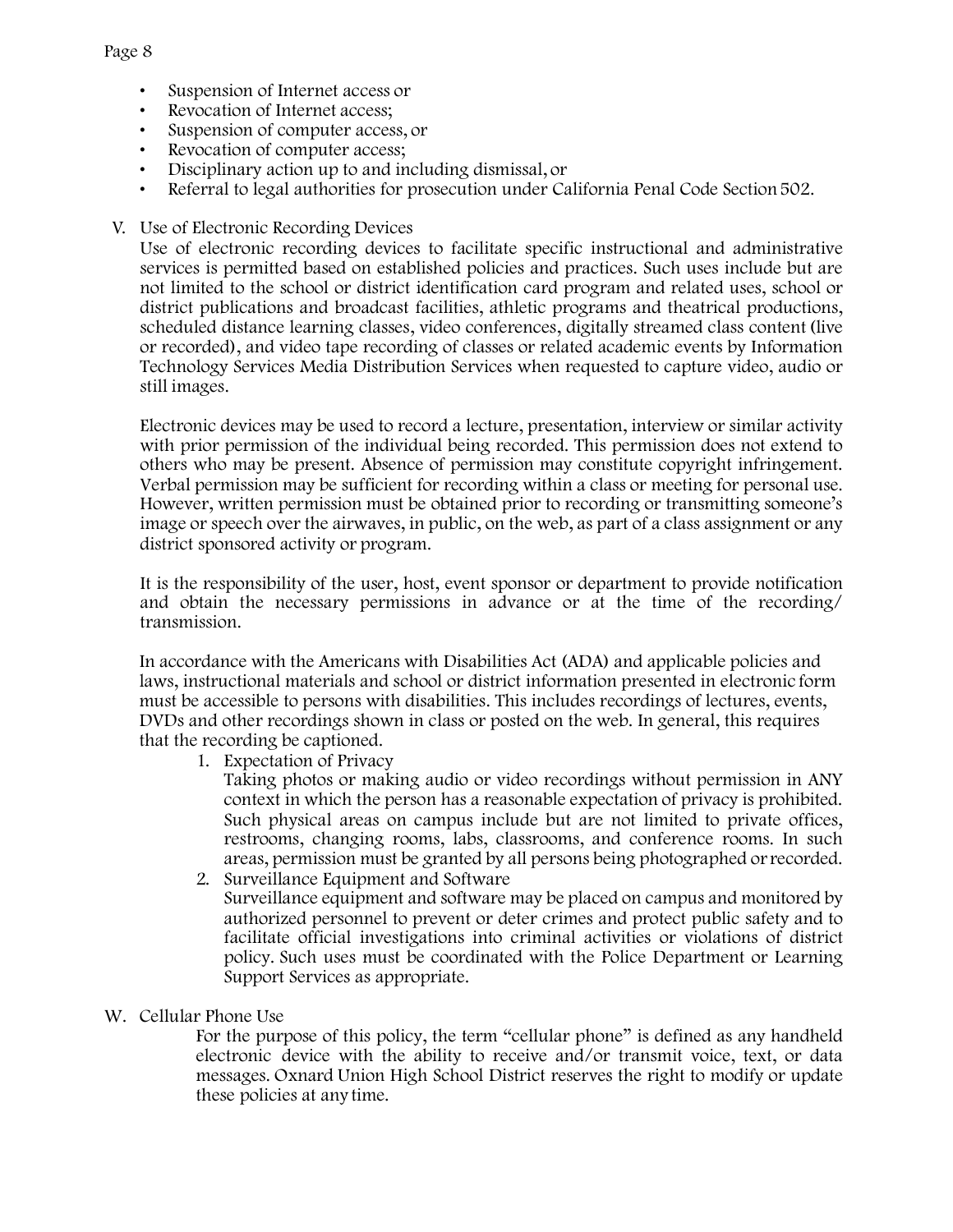1. Personal Cellular Phones

While at work, employees are expected to exercise discretion in using personal cellular phones. Personal calls during the work hours, regardless of the phone used can interfere with employee productivity, safety and may be distracting to others.

Employees are encouraged to make personal calls during breaks and lunch and to ensure that friends and family members are aware of the District's policy. The District will not be liable for the loss of personal cellular phones brought into the workplace. Cellular telephones may not be used to defame, harass, intimidate, or threaten any other person. Employees are prohibited from using their cell phones in any illegal, illicit or offensive manner.

2. Personal Use of District-Provided Communication Devices

Where job or business needs demand immediate access to an employee a department may authorize issue of a business cell phone, and/or two-way radio for work-related communications. In order to protect the employee from incurring a tax liability for the personal use of equipment, such equipment should be used for business reasons.

A District provided phone is intended for business calls and texts only. Call summary reports (i.e. number of minutes used) are distributed to supervisors on a periodic basis and are to be reviewed for reasonableness.

3. Employees will reimburse the District for any charges related to personal calls. The call detail records generated from assigned cell phones are considered records of the District and may, on occasion, be subject to internal and outside audits by the District and/or official agencies.

Employees in possession of District equipment (e.g., cellular phones, radios, etc.) are expected to protect the equipment from loss damage or theft. Upon resignation, termination of employment, or at any time upon request, the employee will be asked to produce the equipment for return or inspection. Employees unable to present the equipment in good working condition within a reasonable time period (7 days) will bear the cost of a replacement. Employees who separate from employment with outstanding debts for equipment loss or unauthorized charges will be considered to have left employment on unsatisfactory terms and may be subject to legal action for recovery of the loss. Any outstanding debt will be deducted from the employee's final paycheck.

4. Cellular Phone Use while Operating a Vehicle Employees whose job responsibilities include driving or equipment operation should refrain from using their phone/communication device while driving a District vehicle or while driving any other vehicle (rented, leased, borrowed, or their own vehicle) while conducting District business.

Drivers shall comply with all federal, state, and local laws and regulations regarding the use of mobile technology devices including cell phones. Incoming or outgoing cellular phone calls are not allowed while driving. Sending or reading text messages, emails, dialing cellular phones, viewing television, videos, or DVD's and inputting data into laptop computers, personal digital assistants or navigation systems are prohibited while driving. The cellular phone voicemail feature should be on to store incoming calls while driving and all message retrievals and calls should be made after the vehicle is safely parked.

If acceptance of a call is unavoidable and pulling over is not an option, employees are expected to keep the call short, use hands-free options if available, refrain from complicated or emotional discussions and keep their eyes on the road. Special care should